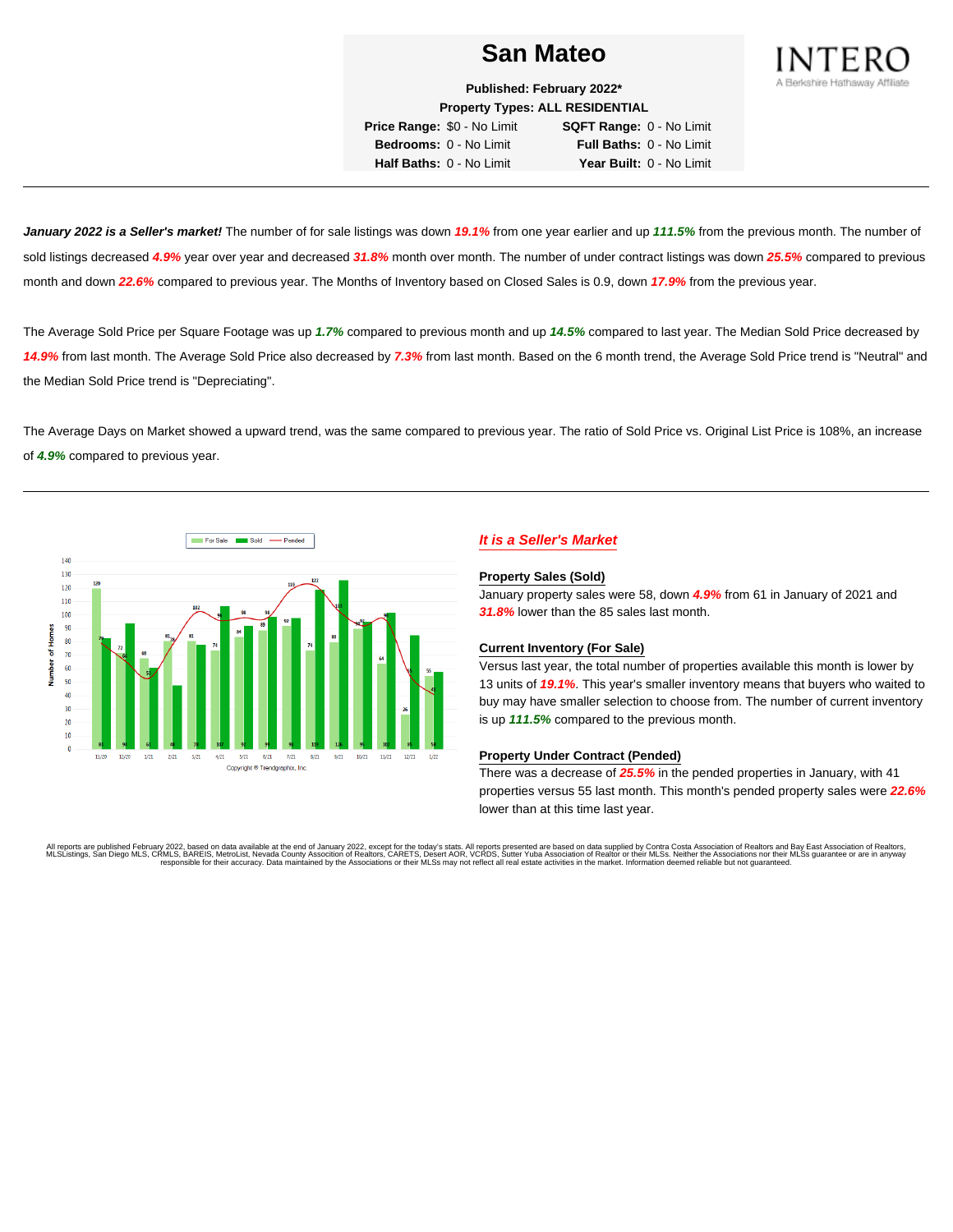

**Published: February 2022\***

**Property Types: ALL RESIDENTIAL**

**Price Range:** \$0 - No Limit **SQFT Range:** 0 - No Limit

**Bedrooms:** 0 - No Limit **Full Baths:** 0 - No Limit **Half Baths:** 0 - No Limit **Year Built:** 0 - No Limit

# **The Average Sold Price per Square Footage is Neutral\***

The Average Sold Price per Square Footage is a great indicator for the direction of property values. Since Median Sold Price and Average Sold Price can be impacted by the 'mix' of high or low end properties in the market, the Average Sold Price per Square Footage is a more normalized indicator on the direction of property values. The January 2022 Average Sold Price per Square Footage of \$1071 was up **1.7%** from \$1053 last month and up **14.5%** from \$935 in January of last year.

\* Based on 6 month trend – Appreciating/Depreciating/Neutral





### **The Days on Market Shows Upward Trend\***

The average Days on Market (DOM) shows how many days the average property is on the market before it sells. An upward trend in DOM trends to indicate a move towards more of a Buyer's market, a downward trend indicates a move towards more of a Seller's market. The DOM for January 2022 was 29, up **52.6%** from 19 days last month and the same as in January of last year.

#### **The Sold/Original List Price Ratio Remains Steady\*\***

The Sold Price vs. Original List Price reveals the average amount that sellers are agreeing to come down from their original list price. The lower the ratio is below 100% the more of a Buyer's market exists, a ratio at or above 100% indicates more of a Seller's market. This month Sold Price vs. Original List Price of 108% is up **1.9%** % from last month and up from **4.9%** % in January of last year.

\* Based on 6 month trend – Upward/Downward/Neutral

\*\* Based on 6 month trend - Rising/Falling/Remains Steady

All reports are published February 2022, based on data available at the end of January 2022, except for the today's stats. All reports presented are based on data supplied by Contra Costa Association of Realtors, and beat responsible for their accuracy. Data maintained by the Associations or their MLSs may not reflect all real estate activities in the market. Information deemed reliable but not quaranteed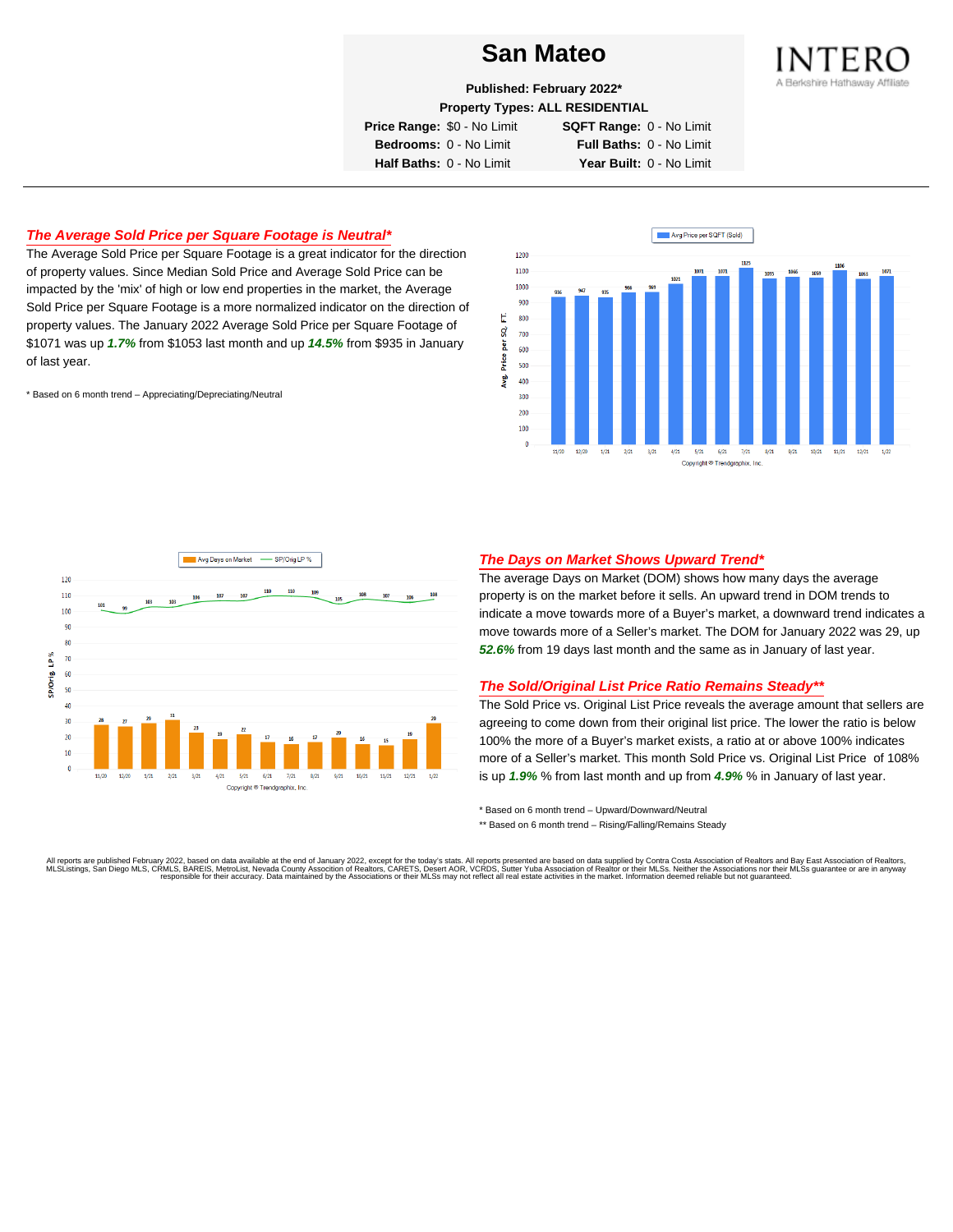

**Published: February 2022\***

**Property Types: ALL RESIDENTIAL**

**Price Range:** \$0 - No Limit **SQFT Range:** 0 - No Limit

**Bedrooms:** 0 - No Limit **Full Baths:** 0 - No Limit **Half Baths:** 0 - No Limit **Year Built:** 0 - No Limit

# **The Average For Sale Price is Neutral\***

The Average For Sale Price in January was \$1,118,000, down **12%** from \$1,271,000 in January of 2021 and up **28.5%** from \$870,000 last month.

## **The Average Sold Price is Neutral\***

The Average Sold Price in January was \$1,416,000, up **3.1%** from \$1,374,000 in January of 2021 and down **7.3%** from \$1,527,000 last month.

# **The Median Sold Price is Depreciating\***

The Median Sold Price in January was \$1,250,000, down **3.8%** from \$1,300,000 in January of 2021 and down **14.9%** from \$1,469,000 last month.

\* Based on 6 month trend – Appreciating/Depreciating/Neutral





## **It is a Seller's Market\***

A comparatively lower Months of Inventory is more beneficial for sellers while a higher months of inventory is better for buyers.

\*Buyer's market: more than 6 months of inventory Seller's market: less than 3 months of inventory Neutral market: 3 – 6 months of inventory

#### **Months of Inventory based on Closed Sales**

The January 2022 Months of Inventory based on Closed Sales of 0.9 was decreased by **17.9%** compared to last year and up **196.2%** compared to last month. January 2022 is Seller's market.

#### **Months of Inventory based on Pended Sales**

The January 2022 Months of Inventory based on Pended Sales of 1.3 was the same compared to last year and up **169.2%** compared to last month. January 2022 is Seller's market.

All reports are published February 2022, based on data available at the end of January 2022, except for the today's stats. All reports presented are based on data supplied by Contra Costa Association of Realtors, and beat responsible for their accuracy. Data maintained by the Associations or their MLSs may not reflect all real estate activities in the market. Information deemed reliable but not quaranteed